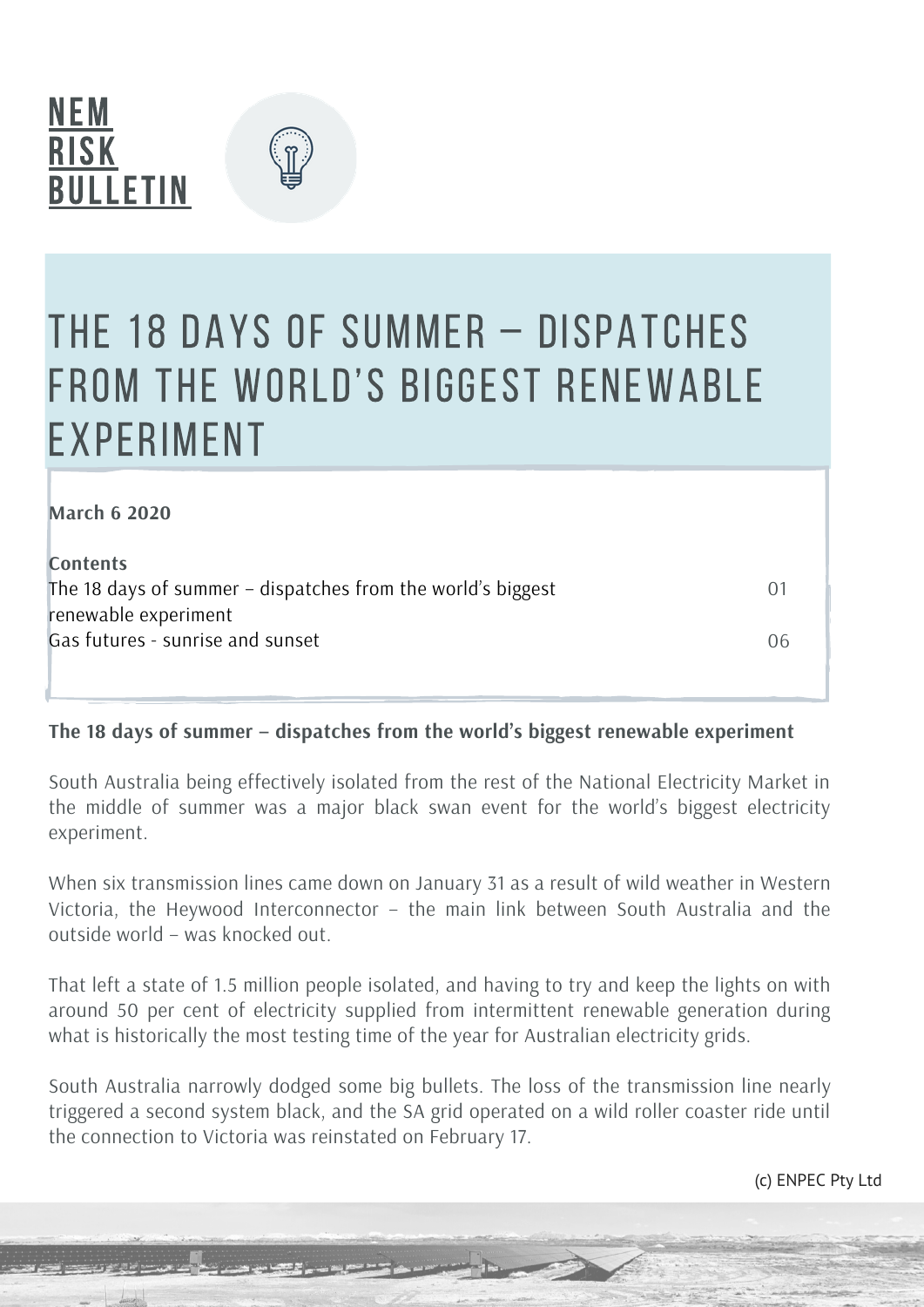These 18 days in February were also a critical and valuable live trial of how the future might be for the whole of the NEM. If the idea is to move to large scale renewables firmed by gas and batteries, then the latest South Australian lab experiment was an invaluable insight into the challenges that lie therein.

#### **The event**

Six transmission towers were knocked out on by strong winds on the afternoon of January 31 2020. At the time the weather was hot, humid and still in Victoria and electricity demand was near record highs. A cooling front had moved through South Australia, meaning the state's fleet of wind farms were powered up and exporting into Victoria to help meet supply.

The sudden loss of around 500MW of electricity supply in Victoria was offset by Alcoa's aluminium smelter at Portland being tripped off by the event. The Mortlake gas generator was also isolated. There was enough generation and voluntary load shedding on the Victorian side of the storm to narrowly hang on without any blackouts. But it was tight.

On the South Australian side things were much more serious. The 500MW of electricity that was being exported to Victoria bounced back onto the much smaller South Australian grid, driving the frequency levels there right to the edge (51 hertz) of where the system would shut down because of the sudden, and potentially dangerous, surge in power. It was a massive drop infrequency that caused the system black event in 2016.

Fortunately South Australia hung on. It was helped by many rooftop solar systems in South Australia tripping off in reaction to the surge in frequency. But having survived the breakup, the isolated Croweater grid was now faced with the prospect of being effectively islanded until the transmission towers could be repaired. In the middle of summer. The much smaller Murraylink transmission line was still operational, but at 220MW it would only provide limited help. As far as the Australian Energy Market Operator (AEMO) was concerned, South Australia was on its own until further notice.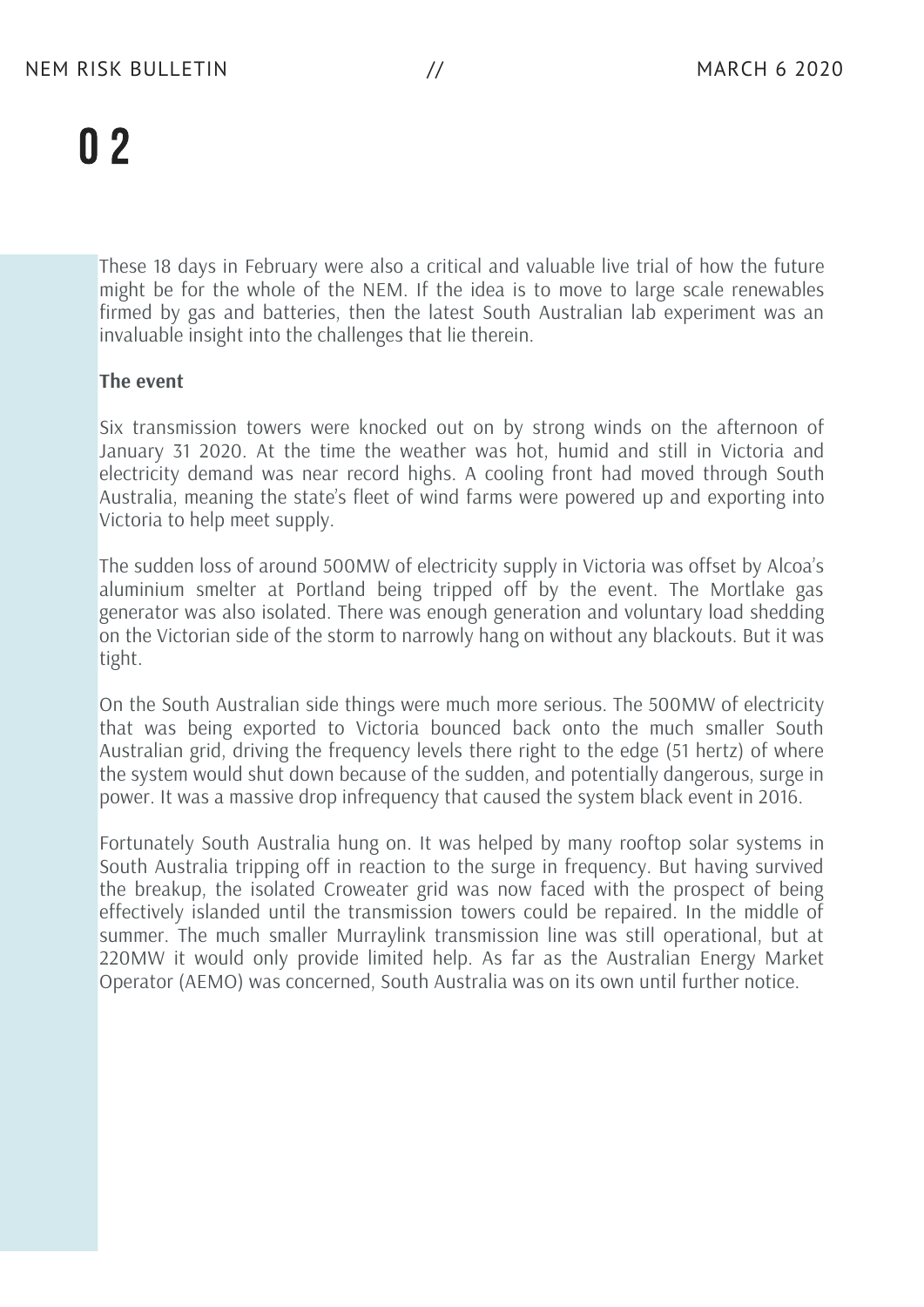### **The weather**

South Australians got a big break with the weather. February in Adelaide is normally hot and dry. Heatwaves are common, electricity demand reaching in excess of 3,100MW at the extremes. The weather for the start of February was unusually mild. Temperatures only went above 30 degrees over the weekend of February 8-9. There were no heatwaves.

During most summers over the past decade South Australia relied on the Heywood interconnector, the Northern coal fired power station, or both, to keep the lights on. Now it had neither.

On the positive side, AGL had recently commissioned its 210MW fast start Barkers Inlet power station, and the Weatherill government had installed 250MW of emergency generation back in 2017. The ageing Torrens Island A power station was still on line. The state had around 2,600MW of gas generation, 660MW of diesel and more than 3,500MW of wind and solar PV, both utility and household scale. It also had another 130MW of large scale battery storage for a hour. Batteries were not the state's lifesaver as painted by some activist bloggers, but useful at the margins.

#### **The market**

As a result of mild weather, subdued demand and sufficient generation, the SA grid operated with increased price volatility but otherwise without incident over the 18 days. There was sufficient flexibility in the gas generators to work in concert with the wind and solar PV. Wholesale spot prices tracked above the long run average for the second week in February, but given the circumstances it was remarkably unremarkable. As an odd side event of the islanding, both Mortlake (gas generator) and Portland (aluminium smelter) were brought back on line, but operationally in the South Autralian side of the grid.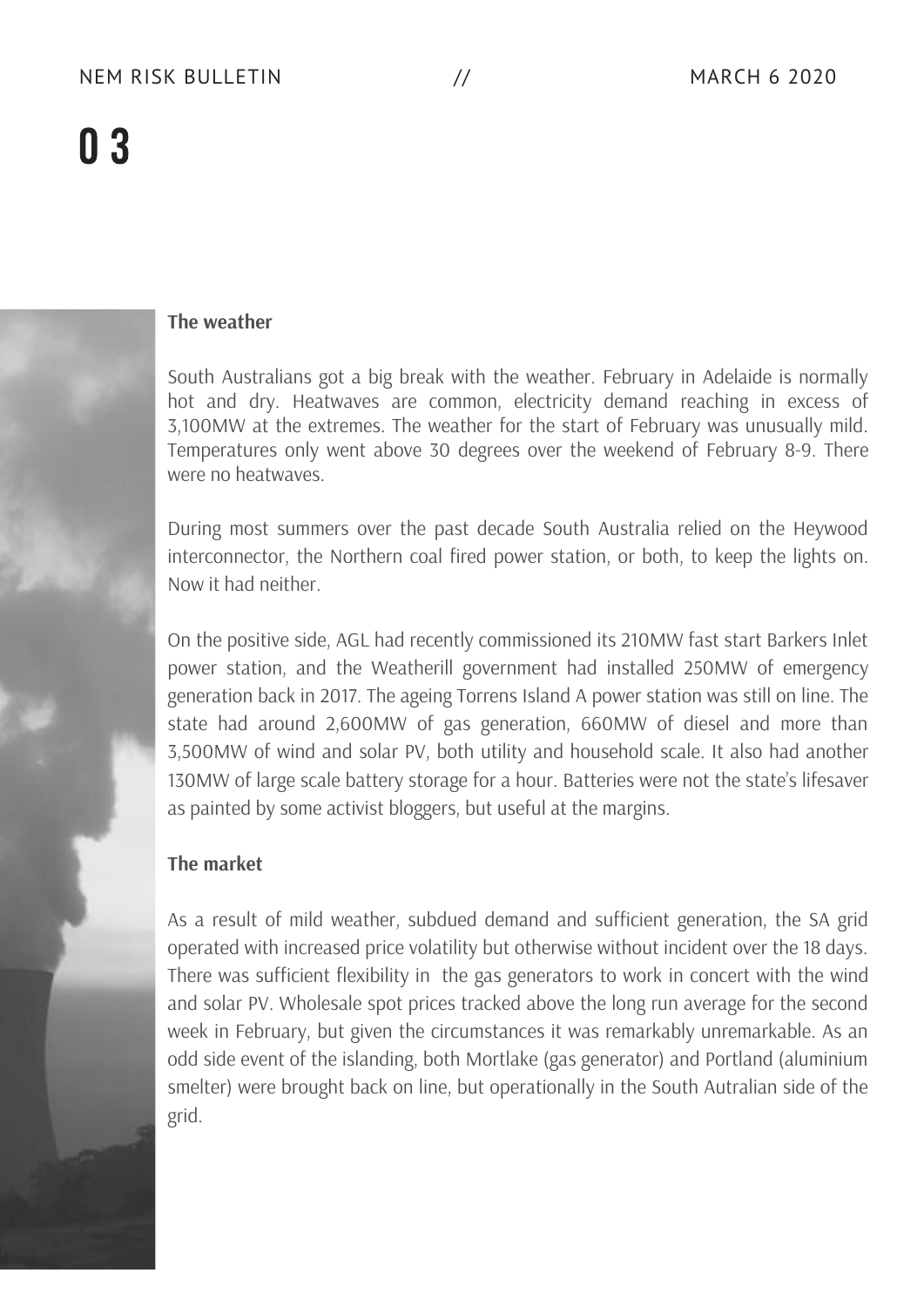### **The frequency**

The most significant impact of the island was not in the supply of energy, but the supply of power quality services. The loss of the Heywood transmission line removed a source of Frequency Control Ancillary Services (FCAS). This is one of the more obscure activities in an electricity system, where generators and batteries contract to manage the job of stabilising the frequency of the system at 50 hertz.

Keeping this background humming "note" stable is absolutely critical to the operation of the grid. In Queensland where the grid is still largely supplied by a rugby scrum of large, coal fired power stations, FCAS is not an issue, and costs almost nothing. Large power stations can easily lock on to the frequency note created by the spinning of their alternators and modify their spin rate to keep frequency nicely at 50 hertz (about 3000RPM).

But in a high renewables grid like South Australia, providing FCAS becomes scarce, and expensive. As a basic rule renewable generators do not provide frequency services (some wind turbines can if they are specifically modified for the purpose, but it's expensive). FCAS is largely provided by gas turbines and by the large scale batteries, with a very modest amount of demand response also in the market. According to AEMO, providing FCAS is the main source of income for the large scale batteries installed in the NEM.

The biggest problem during the SA island experiment wasn't energy. It was FCAS. FCAS costs were estimated to be \$93 million for the 18 days. The South Australian market is only worth around \$1 billion a year, so the value of the electricity for the 18 days was only around \$49 million. That's a big problem.

The price paid for FCAS services to gas generators and batteries is a lot more than what it cost to provide the service. South Australia's batteries have been creaming huge profits from FCAS every time the state is islanded or at risk of islanding. They are estimated to have earnt \$40 million over the 18 days. This suggests in times of FCAS scarcity, the sellers of the service are able to strategically bid in the market to inflate the price.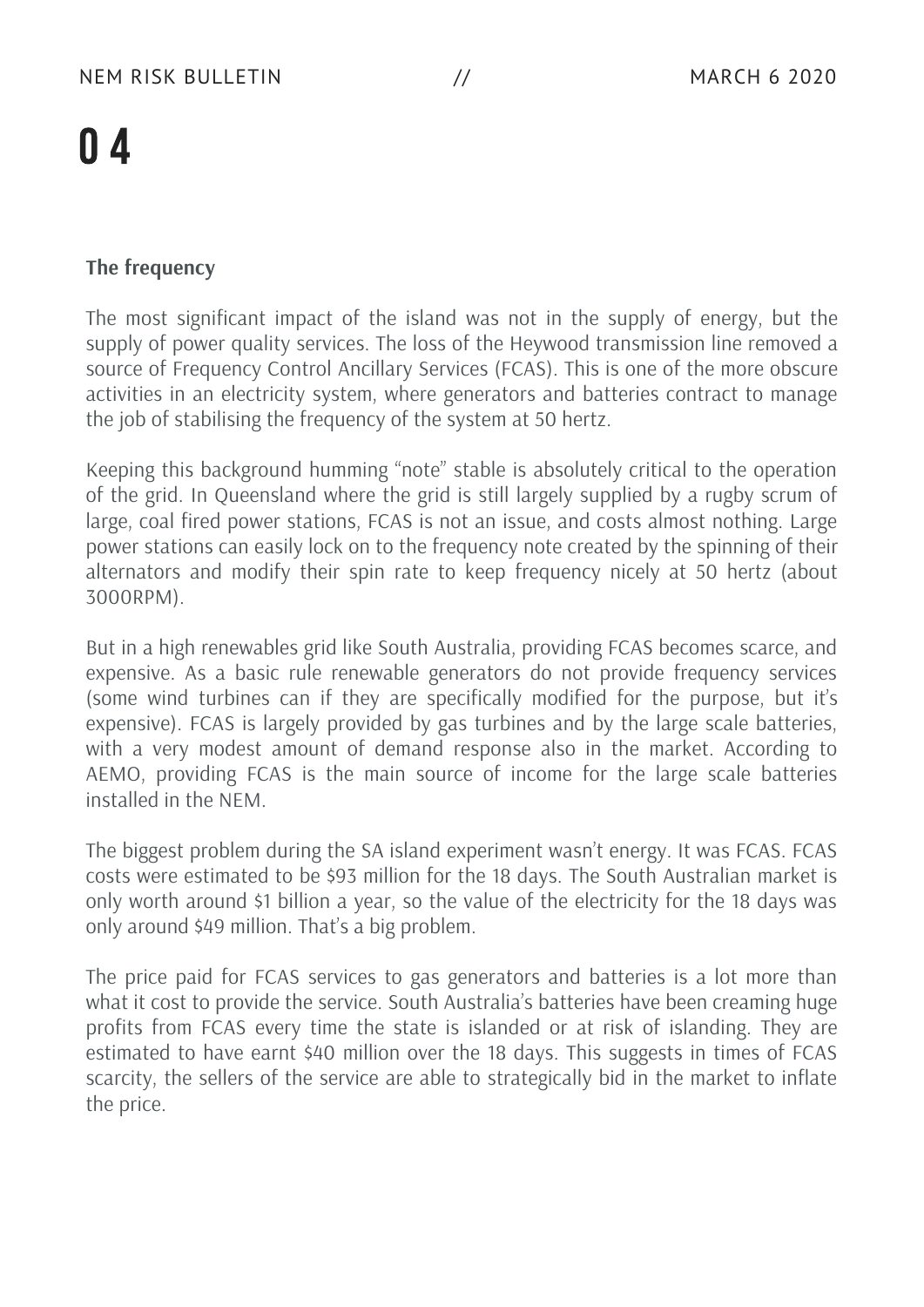### **The lessons**

The recent islanding of South Australia provides valuable lessons about the future design and operation of high renewables grids. It confirms the operability of gas and renewables grids, although there are indicators of this system operating at a higher average price without supply of cheaper coal generation from Victoria.

Any grid planning needs to consider the increased frequency of transmission faults from weather events, suggesting there is a risk of over reliance on transmission assets given increased frequency of weather events which can disrupt their operation.

Most importantly, a high renewables system needs to ensure it can source sufficient FCAS providers to ensure power quality is maintained at a reasonable price. Presumably in the move to a renewable future there will be more large scale batteries and therefore more competition.

Thanks to Paul McArdle, Allan O'Neil and [Jonathon](http://www.wattclarity.com.au/) Dyson for their diligent scrutiny of these events over the past weeks!

You can find a Briefing Paper on power quality [here.](https://nemriskbulletin.com.au/briefing/)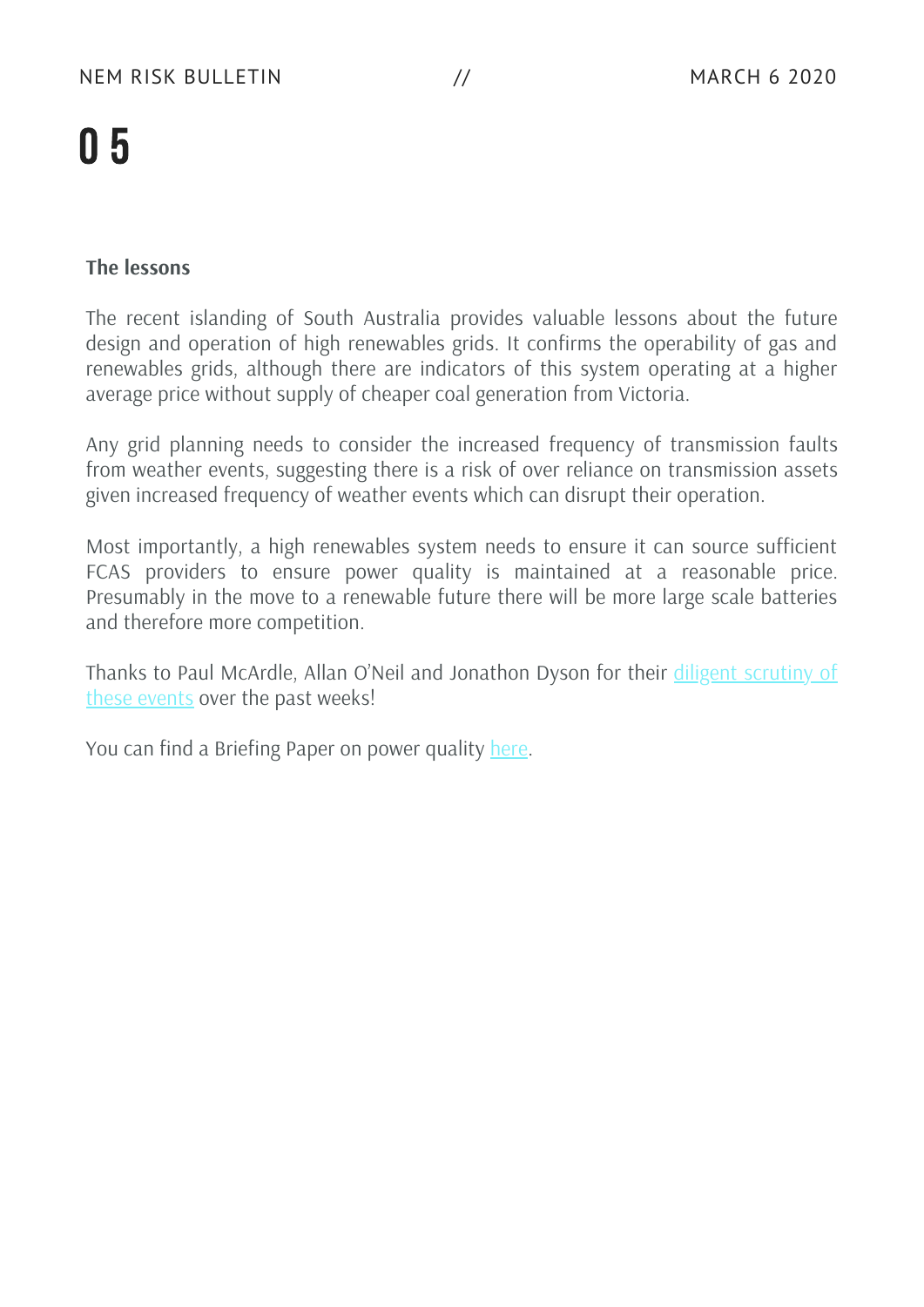#### **Gas futures - sunrise and sunset**

Two reports this week displayed the yin and yang of Australia's gas future. Tasmania's [hydrogen](https://www.stategrowth.tas.gov.au/energy_and_resources/energy/hydrogen) strategy set out the Apple Isle's plans to capture a large chunk of potential future export markets of "green" hydrogen, as well as supply local uses as diverse as agriculture, transport and Australia's Antarctic research division. Over on the mainland, Evo Energy's draft business plan for its ACT gas distribution network for 2021-26 gives some early indicators of the challenges that may be faced if our existing natural gas infrastructure becomes stranded. The link between the two is the possibility of converting that infrastructure to run on hydrogen instead. The two reports and how they compare to what is going on elsewhere in the country are explored below.

#### **Sunrise - Tasmania's renewable hydrogen strategy**

The strategy was launched by the Premier with a claim that green hydrogen – hydrogen produced by electrolysis powered by renewable energy sources – was "one of the most extraordinary sunrise opportunities that Tasmania could ever step into". He also noted that it included "Australia's largest hydrogen industry support package". These include a \$20 million Tasmanian Renewable Hydrogen Fund and \$20 million in concessional loans. Additional measures include up to \$10 million worth of support services including competitive electricity supply arrangements and payroll tax relief. Details are scant, but the Tasmanian government will run a competitive "expression of interest" process to select projects. Eligible projects will be in any of the areas of renewable hydrogen production, storage, distribution, export and use within Tasmania, indicating the number of moving parts entailed in building a thriving hydrogen sector. What it lacks in focus, it makes up for with enthusiasm.

A successful hydrogen strategy will need to do more than throw money at the sector until it sticks. Careful co-ordination will be needed, which governments will inevitably (and appropriately) take the lead on. Supply and demand will need to be nurtured at similar rates. Too much supply and the price will collapse - unless the government mediates through a fixed offtake price which could drain the budget, and they'd still have to find somewhere to store it until it can be offloaded. Too much demand and customer confidence could be dented by price spikes or shortages.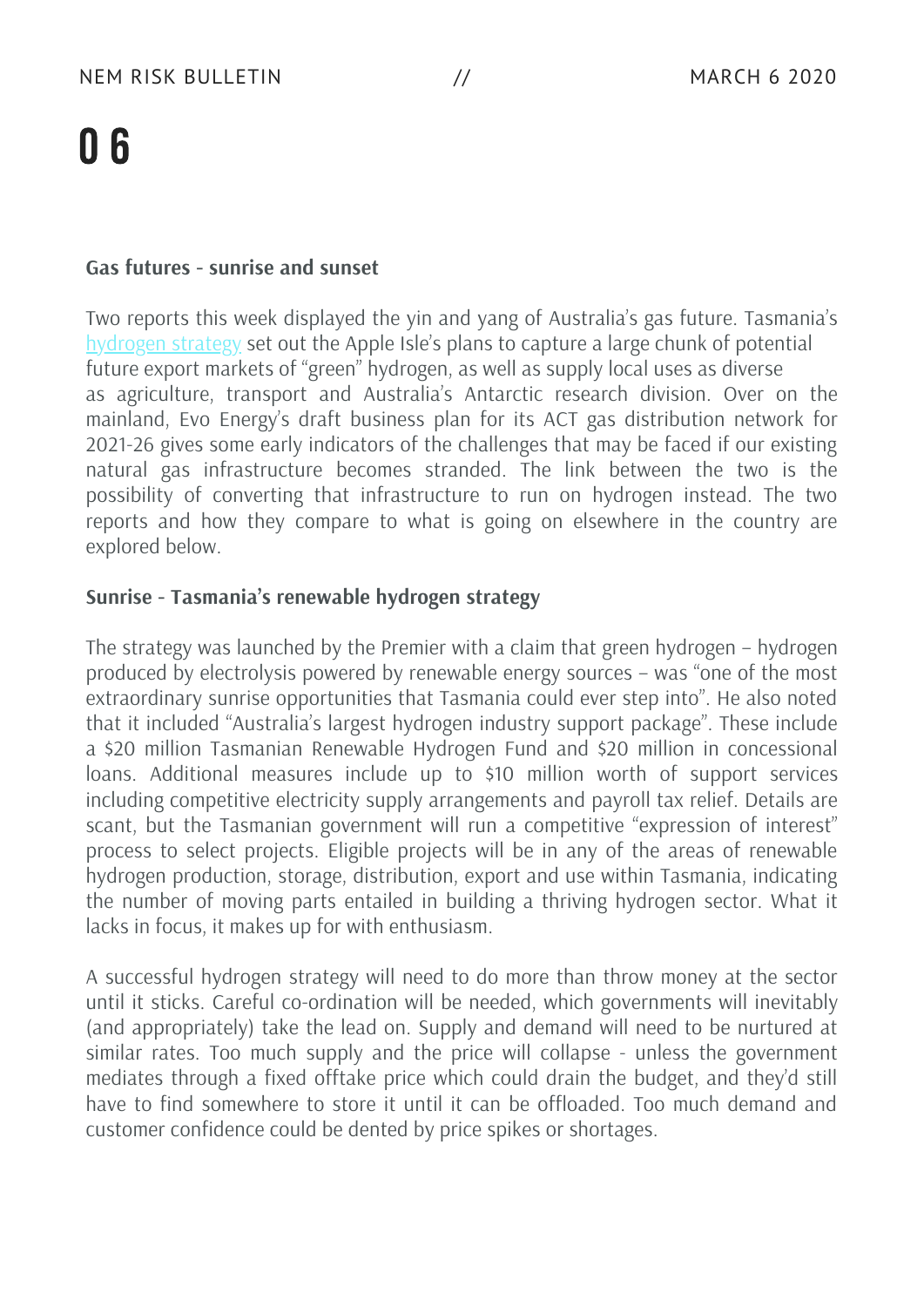There will need to be a constant competitive scan. Most if not all hydrogen uses will be competing with alternate sources of energy or feedstock. In transport, hydrogen will be competing with both EVs and conventional combustion engines. In energy storage, it will be competing against chemical batteries of various types and pumped hydro. In agriculture it will be competing against other ammonia production processes. Green hydrogen's zero emission credentials may not count for much in these markets unless it is regulated in and/or Australia revisits carbon pricing.

Tasmania will also need to keep an eye on what other states and territories (and the commonwealth) are doing in this area. Their reign as providers of the largest hydrogen support package could turn out to be short lived. Victoria has recently consulted on its own hydrogen investment program and is already contributing to the Hydrogen Energy Supply Chain project, a joint Australian – Japanese initiative to prove up the ability to transport hydrogen at scale, a necessary precursor to any export industry. Unlike Tasmania's plans this project uses gasified brown coal as the feedstock so is not zero emissions.

South Australia launched its hydrogen action plan last September and has so far supported four hydrogen development projects with over \$40m of grants and loans. West Australia and Queensland also issued hydrogen strategies last year, each with up to \$10m available for industry support. The Commonwealth has also set out a national approach, led by Alan Finkel.

Australia's far from the only country seeking to develop a hydrogen industry. At least 19 countries around the world have industry development plans, typically with extensive government support. Only this week, a feasibility study into what could be the world's largest green hydrogen project off the Dutch coast was announced. The NortH2 plan includes 3-4 GW of offshore wind dedicated to hydrogen production in place by 2030, rising to 10 GW by 2040. This would produce 800,000 tons of hydrogen annually.

One of the key initiatives common to most states' hydrogen plans is exploring how to repurpose existing gas transportation infrastructure to carry hydrogen instead of natural gas. In all cases the first step is to trial "blending" of a small proportion of hydrogen (up to 10-15 per cent) in a section of the gas distribution network. This approach allows for testing of leakage rates (hydrogen is a smaller molecule than methane so can escape more easily) in a safe and controlled way and does not require change in consumers' gas appliances. Stepping up to full hydrogen injection is a different order of challenge, both to ensure leakage risks can be managed and to upgrade user appliances, although the feat of switching over gas types has been done once before with the switch from town gas to natural gas.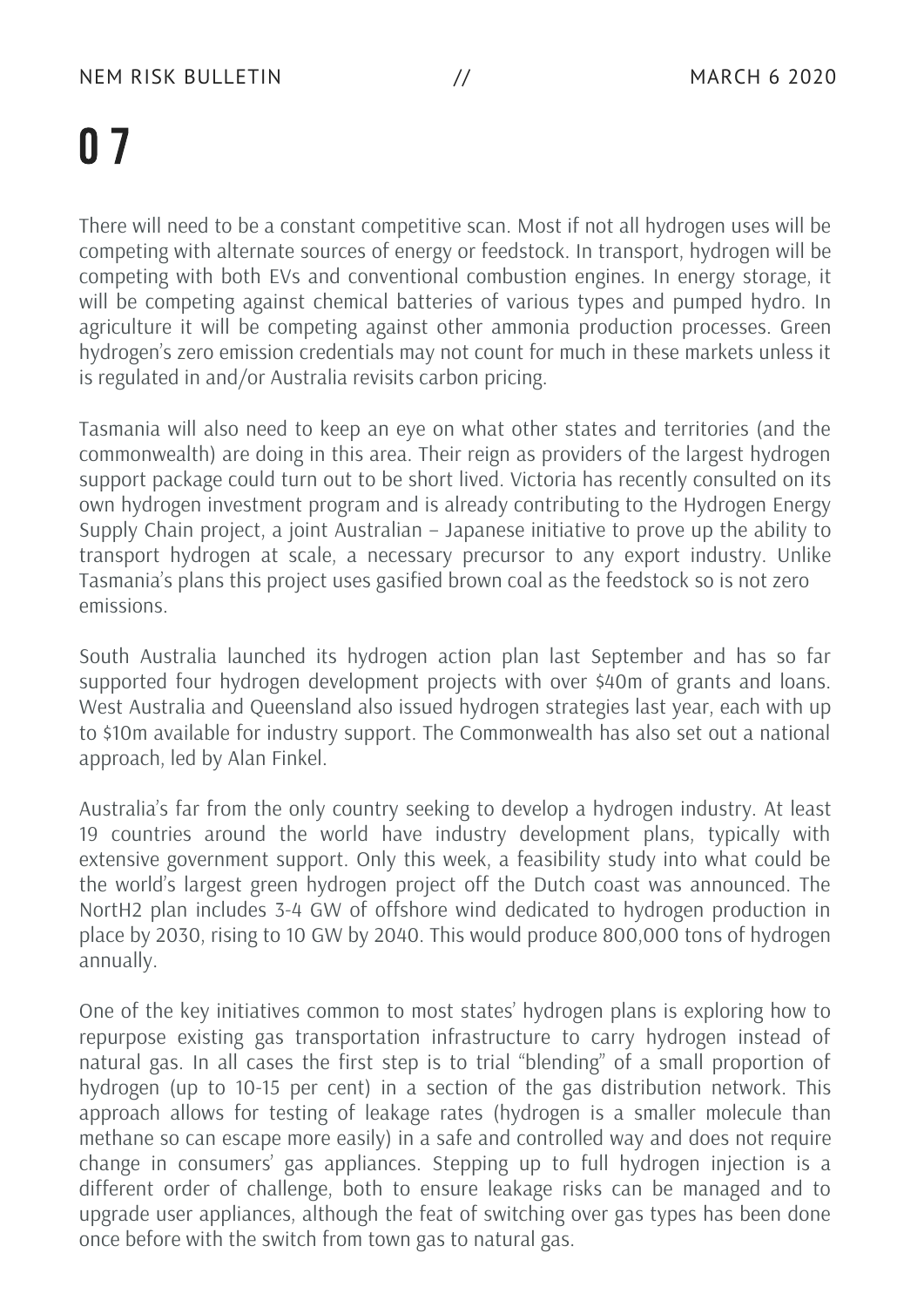Blending trials are underway across Australia, with projects in West Australia, NSW, Victoria and South Australia. Tasmania's strategy promises to explore this opportunity with the owners of the network there (which is less extensive than other state, so not quite such a high priority overall). Government support, from either the state government or ARENA is a feature of all these trials, although the private owners of the gas networks are leading the way, spurred by the knowledge that their assets have no future in a zero emission world if they can't move away from transporting fossil fuel gas.

### **Sunset – ACT gas**

A notable exception to the support from governments for repurposing the gas networks in this way is the ACT. While the gas network there (which is 50 per cent owned by the ACT government) is testing hydrogen, the ACT's climate change [strategy](https://www.environment.act.gov.au/__data/assets/pdf_file/0003/1414641/ACT-Climate-Change-Strategy-2019-2025.pdf/_recache) does not seem to envisage a hydrogen future for it. Although the strategy does not completely rule out such a future, it appears much more focussed on an aggressive electrification strategy, suggesting that around 60,000 existing households would be disconnected from the gas network by 2025, rising to 90,000 in 2030 and 100 per cent by 2045. While these numbers may include new builds that are never connected in the first place these represents a rapid defection rate for a gas network with around 160,000 customers currently.

If the ACT government's scenario of rapid disconnections plays out, there are a number of consequences it will have to grapple with. The electricity network will need to deliver the energy currently delivered by gas. Gas has a much bigger seasonal peak use to winter heating needs than electricity. Evo Energy's analysis suggests that the electricity network may have to cope with double its existing peak demand, which will require some serious augmentation expenditure.

There is also the question of what happens to the gas network. Under its draft business plan for 2021-26 (which is subject to [regulatory](https://www.evoenergy.com.au/gas-network-draft-plan) approval) Evo Energy expects to have a capital base worth \$370m in 2026, just as the mass exodus of customers is expected to be taking place. It also needs to spend \$13m a year in new capital expenditure just to keep the network going. Mass exodus would create a death spiral where it would need to increase its prices on a per customer basis just to remain solvent, which would drive other customers off the network. The last customers are likely to be those least well placed to switch to electric alternatives – low income households and renters. At some point the government may have to step in and pay for these customers' new electric appliances.